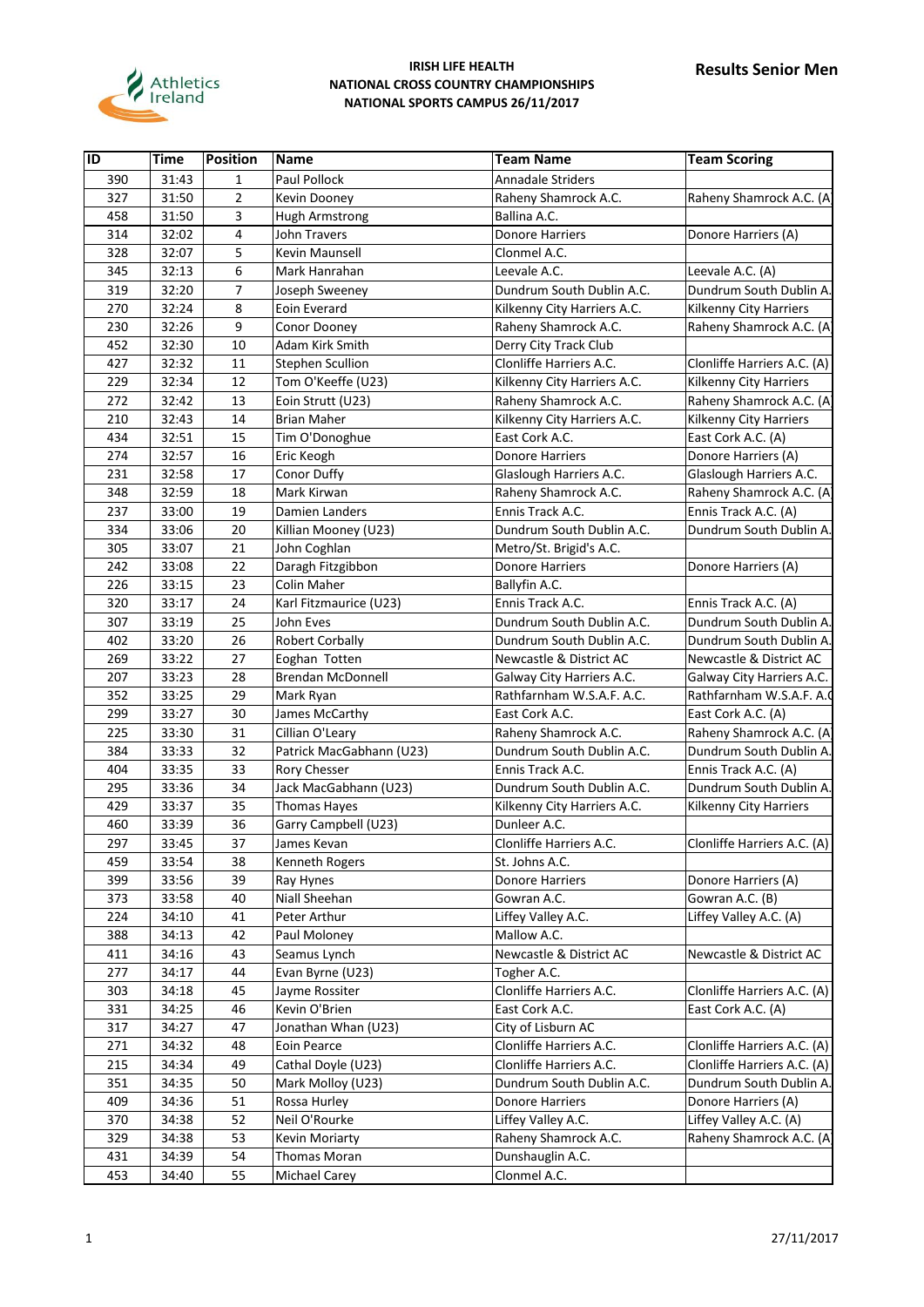

| 435 | 34:43 |     |                           |                             |                             |
|-----|-------|-----|---------------------------|-----------------------------|-----------------------------|
|     |       | 56  | Tim Twomey                | Leevale A.C.                | Leevale A.C. (A)            |
| 418 | 34:56 | 57  | Sean McGrath              | East Cork A.C.              | East Cork A.C. (A)          |
| 383 | 34:59 | 58  | Patrick Chesser (U23)     | Ennis Track A.C.            | Ennis Track A.C. (A)        |
| 298 | 34:59 | 59  | James Ledingham           | Kilkenny City Harriers A.C. | Kilkenny City Harriers      |
| 253 | 35:01 | 60  | David Scanlon             | Rathfarnham W.S.A.F. A.C.   | Rathfarnham W.S.A.F. A.     |
| 276 | 35:02 | 61  | Eskander Turki            | Monaghan Town Runners       |                             |
| 353 | 35:09 | 62  | Mark Walsh                | Leevale A.C.                | Leevale A.C. (A)            |
| 362 | 35:09 | 63  | Michael Herlihy           | North Cork A.C.             |                             |
| 241 | 35:11 | 64  | Dara Chesser              | Ennis Track A.C.            | Ennis Track A.C. (A)        |
| 219 | 35:12 | 65  | Christopher McGuirk       | Glaslough Harriers A.C.     | Glaslough Harriers A.C.     |
| 246 | 35:15 | 66  | David Fox (U23)           | Leevale A.C.                | Leevale A.C. (A)            |
| 313 | 35:17 | 67  | John Shine                | Leevale A.C.                | Leevale A.C. (A)            |
| 279 | 35:18 | 68  | Feidhlim McGowan          | Sligo                       |                             |
| 258 | 35:21 | 69  | Dermot McElchar           | Finn Valley A.C.            | Finn Valley A.C. (B)        |
| 343 | 35:22 | 70  | Sam Robinson              | Dundrum South Dublin A.C.   | Dundrum South Dublin A.     |
| 391 | 35:25 | 71  | Paul Stephenson           | Rathfarnham W.S.A.F. A.C.   | Rathfarnham W.S.A.F.        |
| 209 | 35:27 | 72  | <b>Brian Leahy</b>        | Raheny Shamrock A.C.        | Raheny Shamrock A.C. (A     |
| 365 | 35:30 | 73  | Michael Maher             | Ennis Track A.C.            | Ennis Track A.C. (A)        |
| 420 | 35:32 | 74  | Shane Healy               | Metro/St. Brigid's A.C.     |                             |
| 232 | 35:34 | 75  | <b>Conor McCauley</b>     | Leevale A.C.                | Leevale A.C. (A)            |
| 296 | 35:34 | 76  | James Kelly               | Castlecomer A.C.            |                             |
| 366 | 35:35 | 77  | Michael McCarthy          | Liffey Valley A.C.          | Liffey Valley A.C. (A)      |
| 264 | 35:36 | 78  | Donal Coakley             | Leevale A.C.                | Leevale A.C. (A)            |
| 280 | 35:37 | 79  | Fergus Meade              | East Cork A.C.              | East Cork A.C. (A)          |
| 251 |       | 80  |                           |                             |                             |
|     | 35:43 |     | David O'Flaherty          | Newcastle & District AC     | Newcastle & District AC     |
| 357 | 35:45 | 81  | John Moroney              | Galway City Harriers A.C.   | Galway City Harriers A.C.   |
| 312 | 35:45 | 82  | <b>Brian Kearney</b>      | Leevale A.C.                | Leevale A.C. (A)            |
| 324 | 35:48 | 83  | Kenneth Kelleher          | East Cork A.C.              | East Cork A.C. (A)          |
| 410 | 35:49 | 84  | Roy McGilloway (U23)      | Foyle Valley AC             |                             |
| 340 | 35:54 | 85  | Louis McCarthy            | Rathfarnham W.S.A.F. A.C.   | Rathfarnham W.S.A.F. A.     |
| 288 | 35:56 | 86  | <b>Gerard Gallagher</b>   | Finn Valley A.C.            | Finn Valley A.C. (B)        |
| 243 | 35:57 | 87  | Darragh Lynch             | Ennis Track A.C.            |                             |
| 364 | 35:58 | 88  | Michael Kiely             | Crusaders A.C.              | Crusaders A.C. (A)          |
| 265 | 35:59 | 89  | Donal Foley               | Raheny Shamrock A.C.        | Raheny Shamrock A.C. (A     |
| 432 | 36:00 | 90  | <b>Thomas Sherlock</b>    | Clonliffe Harriers A.C.     | Clonliffe Harriers A.C. (A) |
| 350 | 36:00 | 91  | Mark McPaul (U23)         | Finn Valley A.C.            | Finn Valley A.C. (B)        |
| 336 | 36:11 | 92  | Liam Brady                | Tullamore Harriers A.C.     | Tullamore Harriers A.C. (A  |
| 338 | 36:11 | 93  | Liam Naughton (U23)       | Ennis Track A.C.            | Ennis Track A.C. (A)        |
| 250 | 36:19 | 94  | David McPherson           | Thomastown A.C.             |                             |
| 392 | 36:22 | 95  | Pauric Ennis              | Tullamore Harriers A.C.     | Tullamore Harriers A.C. (A  |
| 318 | 36:22 | 96  | Joseph O'Donoghue         | Raheny Shamrock A.C.        | Raheny Shamrock A.C. (A     |
| 443 | 36:25 | 97  | Zak Hanna (U23)           | Newcastle & District AC     | Newcastle & District AC     |
| 412 | 36:26 | 98  | Seamus O'Donnell          | Finn Valley A.C.            | Finn Valley A.C. (B)        |
| 244 | 36:30 | 99  | Dave Power                | Rathfarnham W.S.A.F. A.C.   | Rathfarnham W.S.A.F.        |
| 221 | 36:33 | 100 | Ciaran Diviney            | Crusaders A.C.              | Crusaders A.C. (A)          |
| 208 | 36:39 | 101 | <b>Brian Furey</b>        | Rathfarnham W.S.A.F. A.C.   | Rathfarnham W.S.A.F. A.     |
| 260 | 36:43 | 102 | Des Kennedy               | Raheny Shamrock A.C.        | Raheny Shamrock A.C. (A     |
| 361 | 36:48 | 103 | Michael Harrington        | Durrus A.C.                 |                             |
|     |       |     |                           | Foyle Valley AC             |                             |
| 398 | 36:53 | 104 | Pius McIntyre             |                             |                             |
| 290 | 36:55 | 105 | Heywood Richardson        | Leevale A.C.                | Leevale A.C. (A)            |
| 367 | 36:57 | 106 | Michael McMahon           | Raheny Shamrock A.C.        | Raheny Shamrock A.C. (A     |
| 440 | 36:58 | 107 | <b>Vincent McGuinness</b> | Crusaders A.C.              | Crusaders A.C. (A)          |
| 368 | 36:59 | 108 | Michael Melarkey (U23)    | City of Derry AC Spartans   |                             |
| 349 | 37:00 | 109 | Mark McKenna              | Waterford A.C.              | Waterford A.C. (C)          |
| 310 | 37:05 | 110 | John McElhill             | Finn Valley A.C.            | Finn Valley A.C. (B)        |
| 291 | 37:10 | 111 | lain O'Byrne              | Waterford A.C.              | Waterford A.C. (C)          |
|     |       |     |                           |                             |                             |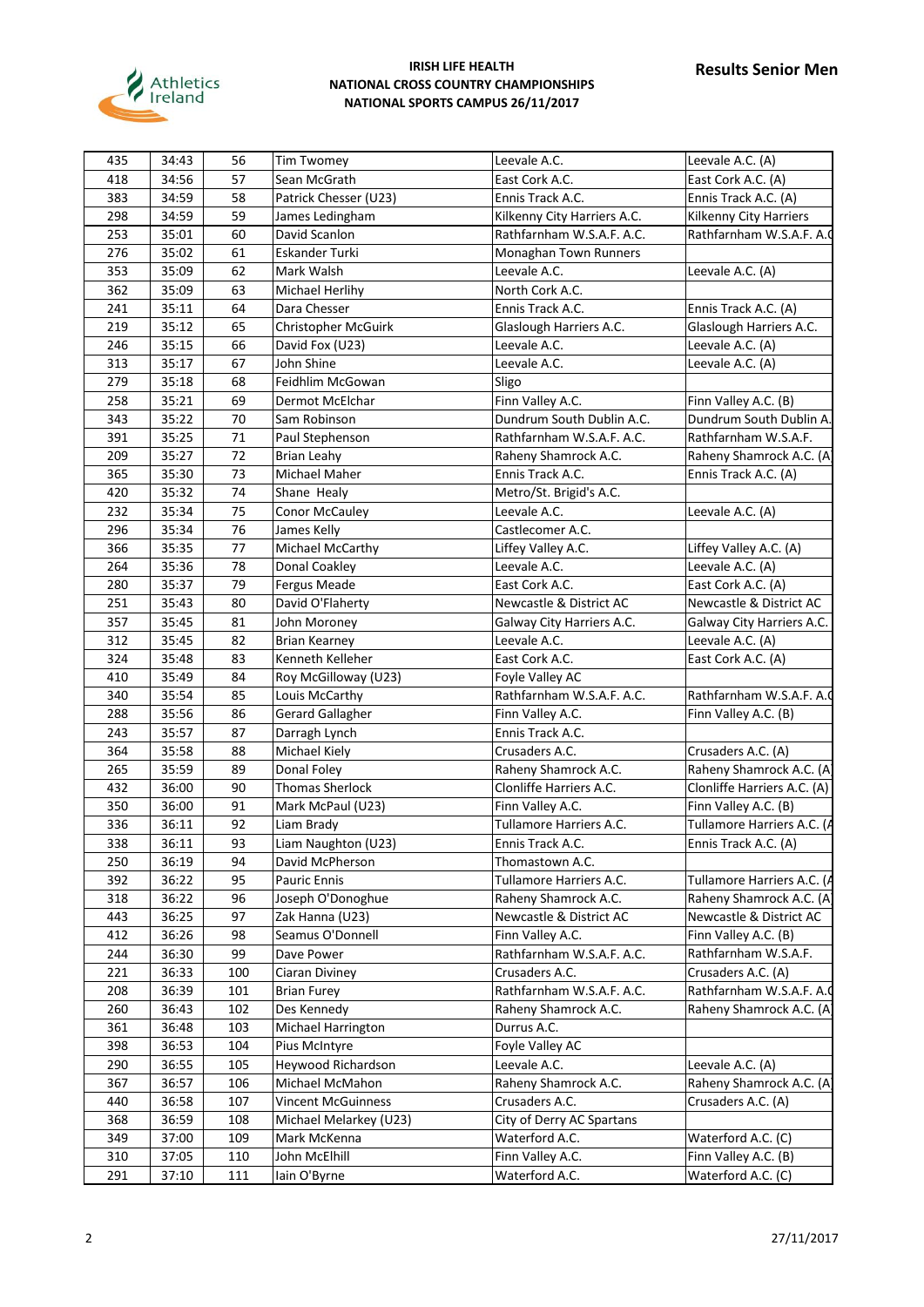

| 252 | 37:13          | 112        | David Porter             | Inishowen A.C.                              | Inishowen A.C. (C)          |
|-----|----------------|------------|--------------------------|---------------------------------------------|-----------------------------|
| 436 | 37:15          | 113        | <b>Tom Baird</b>         | City of Lisburn AC                          |                             |
| 441 | 37:20          | 114        | Vivian Foley             | Eagle A.C.                                  |                             |
| 416 | 37:22          | 115        | Sean Doran               | Clonliffe Harriers A.C.                     | Clonliffe Harriers A.C. (A) |
| 381 | 37:24          | 116        | Padraig Berry            | Tullamore Harriers A.C.                     | Tullamore Harriers A.C. (   |
| 375 | 37:27          | 117        | Noel Murphy              | Waterford A.C.                              | Waterford A.C. (C)          |
| 396 | 37:29          | 118        | Phil Kilgannon           | Sportsworld A.C.                            |                             |
| 422 | 37:30          | 119        | Shane Gallagher          | Finn Valley A.C.                            | Finn Valley A.C. (B)        |
| 315 | 37:33          | 120        | Jonathan Hughes          | Rathfarnham W.S.A.F. A.C.                   | Rathfarnham W.S.A.F. A.     |
| 454 | 37:34          | 121        | Ian McCormack            | <b>Mullingar Harriers</b>                   |                             |
| 249 | 37:35          | 122        | David McMenamin          | Inishowen A.C.                              | Inishowen A.C. (C)          |
| 344 | 37:35          | 123        | Mark Cronin              | Leevale A.C.                                | Leevale A.C. (A)            |
| 261 | 37:40          | 124        | Des Tremble              | <b>Donore Harriers</b>                      | Donore Harriers (A)         |
| 263 | 37:41          | 125        | Donagh Powell            | Rathfarnham W.S.A.F. A.C.                   | Rathfarnham W.S.A.F. A.     |
| 437 | 37:47          | 126        | Tom Corrigan             | Gowran A.C.                                 | Gowran A.C. (B)             |
| 213 | 37:59          | 127        | <b>Brian Swaby</b>       | Waterford A.C.                              | Waterford A.C.(C)           |
| 322 | 38:03          | 128        | Karl Nolan               | Clonliffe Harriers A.C.                     | Clonliffe Harriers A.C. (A) |
| 415 | 38:14          | 129        | Sean Caulfield           | St. Senans A.C.                             |                             |
| 301 | 38:19          | 130        |                          | Tullamore Harriers A.C.                     | Tullamore Harriers A.C. (   |
| 332 |                |            | Jason Donegan            | Finn Valley A.C.                            |                             |
| 394 | 38:19<br>38:21 | 131<br>132 | Kieran Carlin            |                                             | Finn Valley A.C. (B)        |
| 393 | 38:22          |            | Peter Melarkey (U23)     | City of Derry AC Spartans<br>Inishowen A.C. | Inishowen A.C. (C)          |
|     |                | 133        | Pauric McKinney          |                                             |                             |
| 286 | 38:22          | 134        | George McCarthy          | Farranfore Maine Valley A.C.                |                             |
| 341 | 38:25          | 135        | Luke Coleman             | Tallaght A.C.                               |                             |
| 423 | 38:38          | 136        | Shane O'Riordan (U23)    | West Waterford A.C.                         |                             |
| 428 | 38:40          | 137        | Sylvain Andrieu          | Liffey Valley A.C.                          | Liffey Valley A.C. (A)      |
| 363 | 38:41          | 138        | Michael Kerrin           | Galway City Harriers A.C.                   | Galway City Harriers A.C.   |
| 326 | 38:44          | 139        | Kevin Chesser            | Ennis Track A.C.                            | Ennis Track A.C. (A)        |
| 455 | 38:46          | 140        | <b>Martin Dineen</b>     | An Riocht A.C.                              |                             |
| 235 | 38:48          | 141        | Cormac Kavanagh          | St. Michael's AC                            |                             |
| 407 | 38:57          | 142        | <b>Rory Morrissey</b>    | Mountmellick A.C.                           |                             |
| 355 | 38:58          | 143        | Martin Mooney            | Inishowen A.C.                              | Inishowen A.C. (C)          |
| 385 | 39:01          | 144        | Paul Balfe               | Liffey Valley A.C.                          | Liffey Valley A.C. (A)      |
| 233 | 39:04          | 145        | Conor O'Mahony (U23)     | An Riocht A.C.                              |                             |
| 293 | 39:05          | 146        | lan Egan                 | Tuam A.C.                                   | Tuam A.C.                   |
| 421 | 39:07          | 147        | Shane Brady              | Clones A.C.                                 |                             |
| 387 | 39:07          | 148        | Paul Kearney             | Tuam A.C.                                   | Tuam A.C.                   |
| 321 | 39:09          | 149        | Karl Kelly               | Inishowen A.C.                              | Inishowen A.C. (C)          |
| 456 | 39:11          | 150        | Donal Egan               | North Sligo A.C.                            |                             |
| 255 | 39:52          | 151        | Derek Kehoe              | Gowran A.C.                                 | Gowran A.C. (B)             |
| 414 | 40:05          | 152        | Sean Burke               | Tuam A.C.                                   | Tuam A.C.                   |
| 283 | 40:09          | 153        | Gale Hernandez           | Rathfarnham W.S.A.F. A.C.                   | Rathfarnham W.S.A.F. A.     |
| 206 | 40:16          | 154        | <b>Brendan Beere</b>     | Liffey Valley A.C.                          | Liffey Valley A.C. (A)      |
| 359 | 40:25          | 155        | Michael Conneely         | Tullamore Harriers A.C.                     | Tullamore Harriers A.C. (   |
| 287 | 40:28          | 156        | <b>Ger Hartnett</b>      | Tuam A.C.                                   | Tuam A.C.                   |
| 354 | 40:29          | 157        | <b>Martin McLucas</b>    | Inishowen A.C.                              | Inishowen A.C. (C)          |
| 369 | 40:30          | 158        | Michael O'Flaherty       | Kilmore A.C.                                |                             |
| 403 | 40:34          | 159        | Robert Westman           | Tullamore Harriers A.C.                     | Tullamore Harriers A.C. (   |
| 342 | 40:48          | 160        | Lyndon Barcoe            | Gowran A.C.                                 | Gowran A.C. (B)             |
| 203 | 41:09          | 161        | Anthony O'Brien (U23)    | Glaslough Harriers A.C.                     | Glaslough Harriers A.C.     |
| 378 | 41:37          | 162        | Owen McNally             | Glaslough Harriers A.C.                     | Glaslough Harriers A.C.     |
| 406 | 42:01          | 163        | <b>Rory Farrell</b>      | Tullamore Harriers A.C.                     | Tullamore Harriers A.C. (   |
| 259 | 42:26          | 164        | Dermot Meehan            | Glaslough Harriers A.C.                     | Glaslough Harriers A.C.     |
| 281 | 43:07          | 165        | <b>Finbarr Gallagher</b> | Inishowen A.C.                              | Inishowen A.C. (C)          |
| 405 | 43:55          | 166        | Rory Connor              | Sligo                                       |                             |
| 217 | 45:18          | 167        | Peter Bennett            | Tullamore Harriers A.C.                     | Tullamore Harriers A.C. (   |